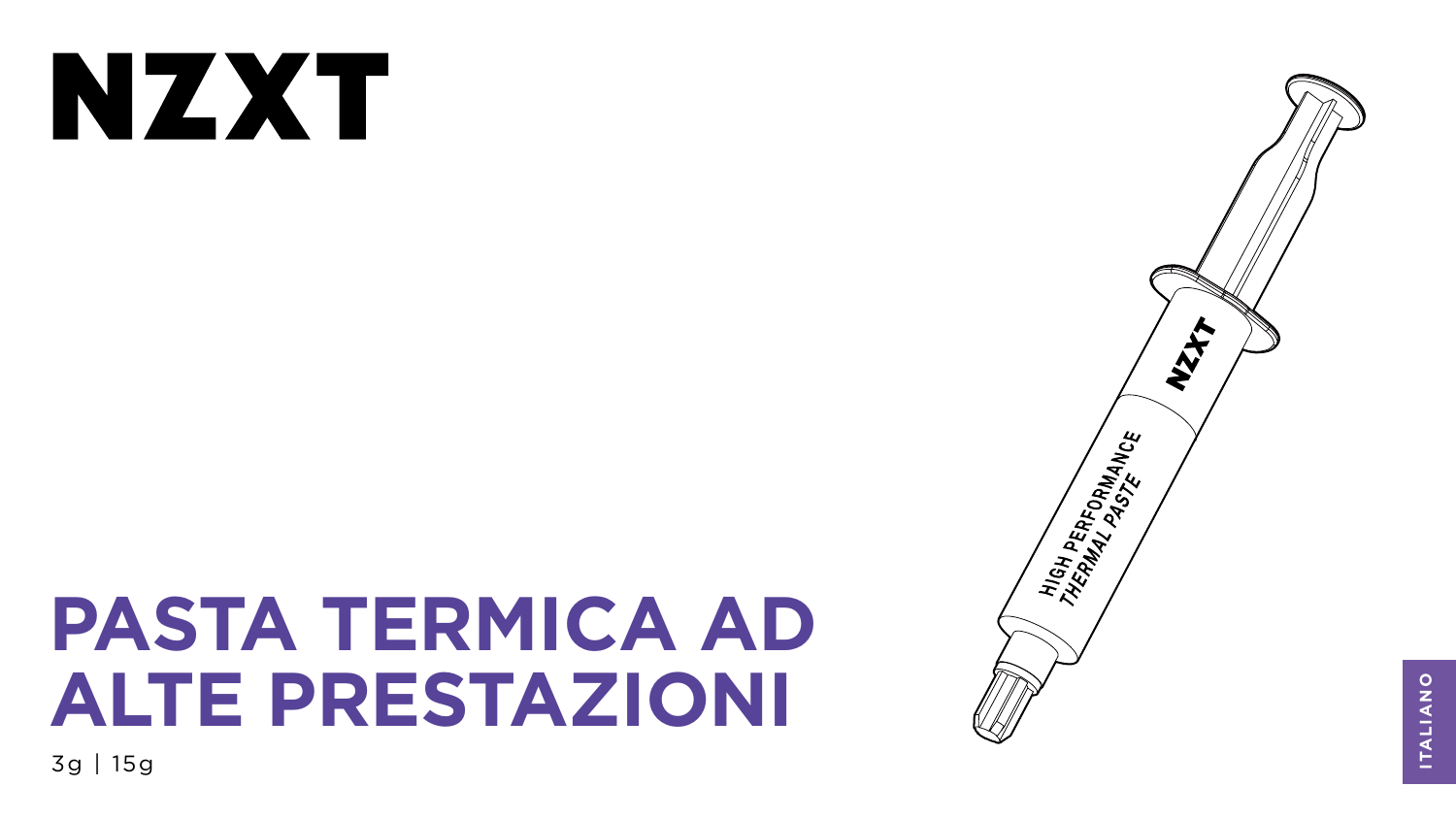

## 1. DISTINTA COMPONENTI ............ 02

## 

![](_page_1_Figure_4.jpeg)

![](_page_1_Picture_5.jpeg)

![](_page_1_Picture_6.jpeg)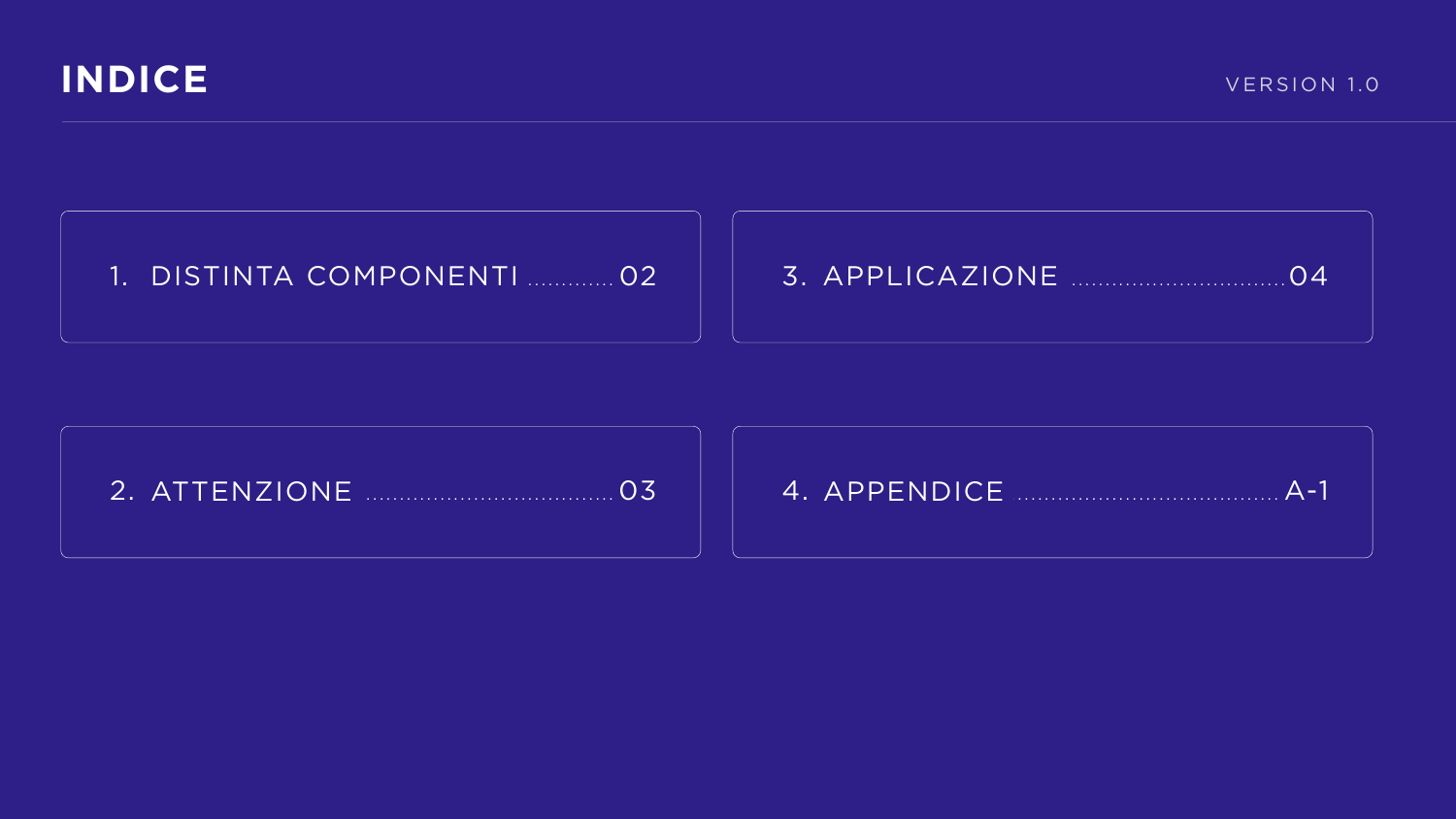#### PASTA TERMICA AD ALTE PRESTAZIONI

![](_page_2_Picture_7.jpeg)

![](_page_2_Figure_8.jpeg)

#### **A. Pasta termica NZXT ad alte prestazioni con applicatore**

x1

# <span id="page-2-0"></span>**1. DISTINTA COMPONENTI**

#### **B. Salvietta a base di alcol isopropilico**

![](_page_2_Picture_4.jpeg)

x1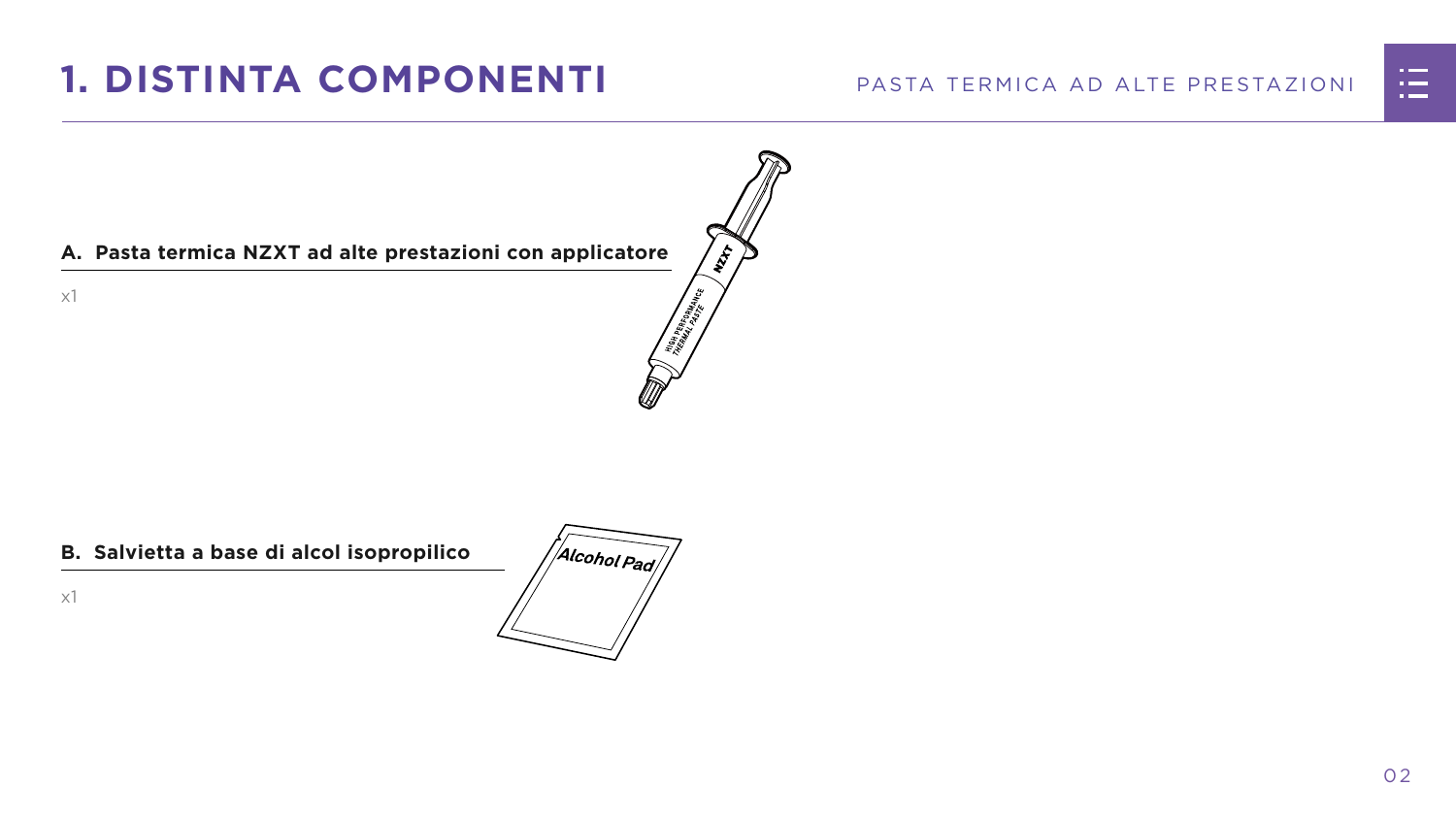# <span id="page-3-0"></span>**2. ATTENZIONE** PASTA TERMICA AD ALTE PRESTAZIONI

 **ATTENZIONE: NON INGERIRE IL PRODOTTO. EVITARE IL CONTATTO CON LA PELLE E GLI OCCHI. TENERE LONTANO DALLA PORTATA DEI BAMBINI E DEGLI ANIMALI DOMESTICI.**

![](_page_3_Figure_3.jpeg)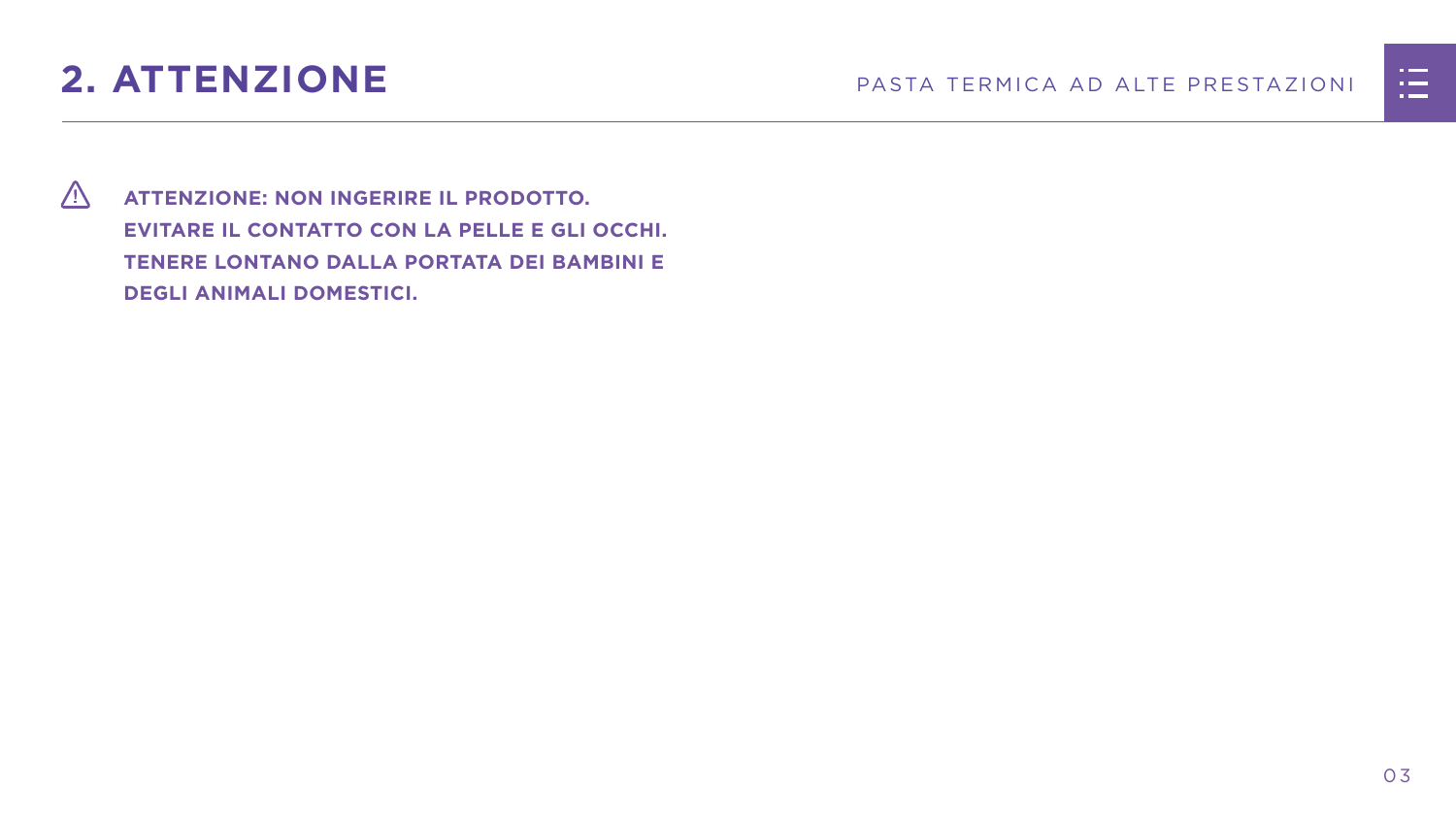# <span id="page-4-0"></span>**3. APPLICAZIONE** PASTA TERMICA AD ALTE PRESTAZIONI

### **PASSAGGIO 1**

Pulire la superficie di contatto della CPU e del refrigeratore con la salvietta a base di alcol isopropilico fornita a corredo.

![](_page_4_Figure_4.jpeg)

![](_page_4_Figure_5.jpeg)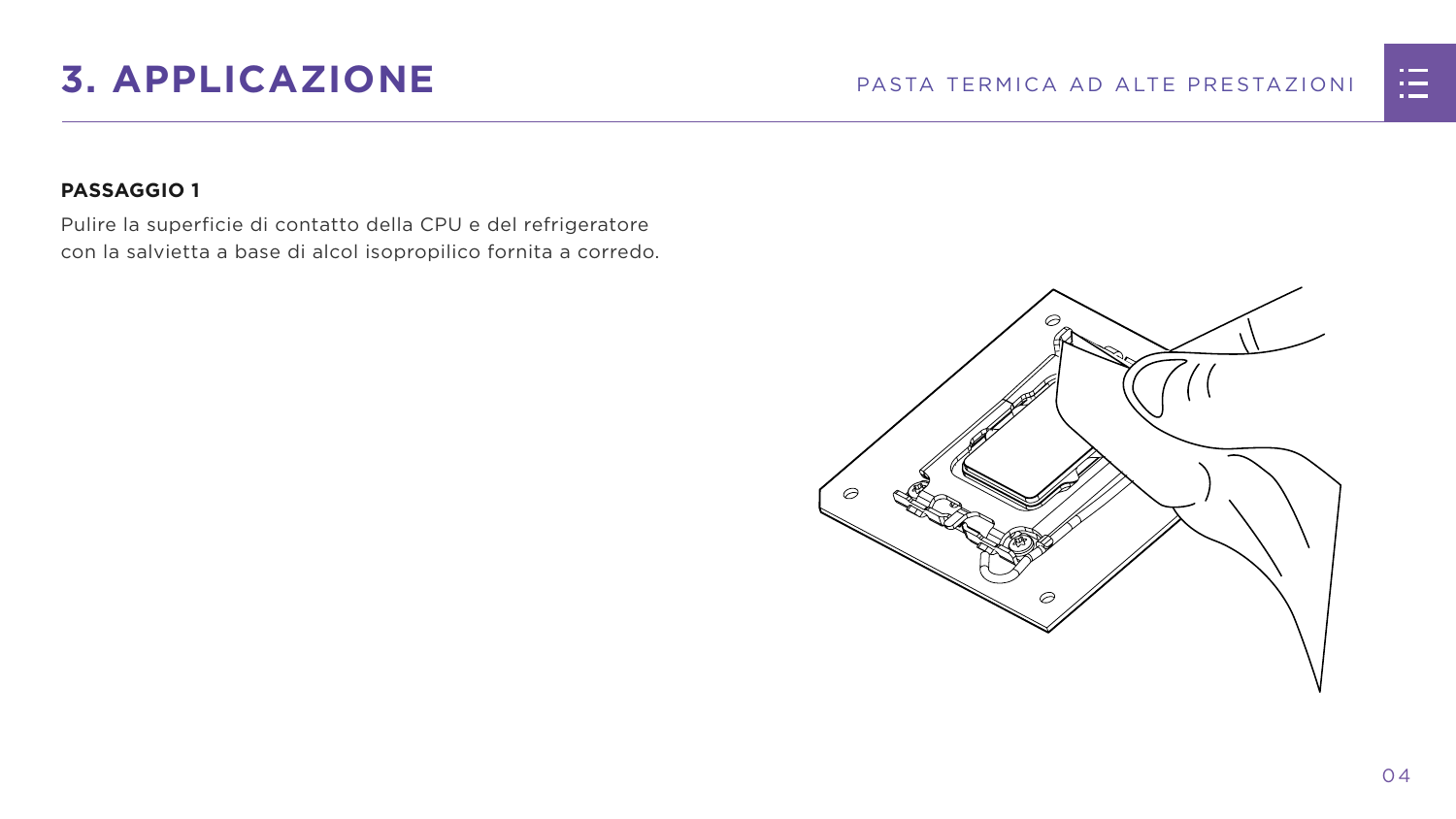![](_page_5_Picture_12.jpeg)

![](_page_5_Figure_13.jpeg)

#### **PASSAGGIO 2**

Applicare la pasta termica sulla superficie della CPU in base allo schema della rispettiva taglia (vedi disegno in scala). Non è necessario distribuire manualmente prima di montare il refrigeratore.

**CPU - 35X35MM** Intel LGA 1200/115x Recommended application : 10mm

![](_page_5_Picture_6.jpeg)

**CPU SIZE - 40X40MM** AM4 & Intel LGA 20xx Recommended application : 15mm

![](_page_5_Picture_10.jpeg)

**CPU - 68X50.5MM** AMD STR4/sTRX4 Recommended application : 43.68x26.18mm

![](_page_5_Picture_8.jpeg)

**CPU - 37.5X45MM** Intel LGA 1700 Recommended application : 25.8mm

![](_page_5_Picture_4.jpeg)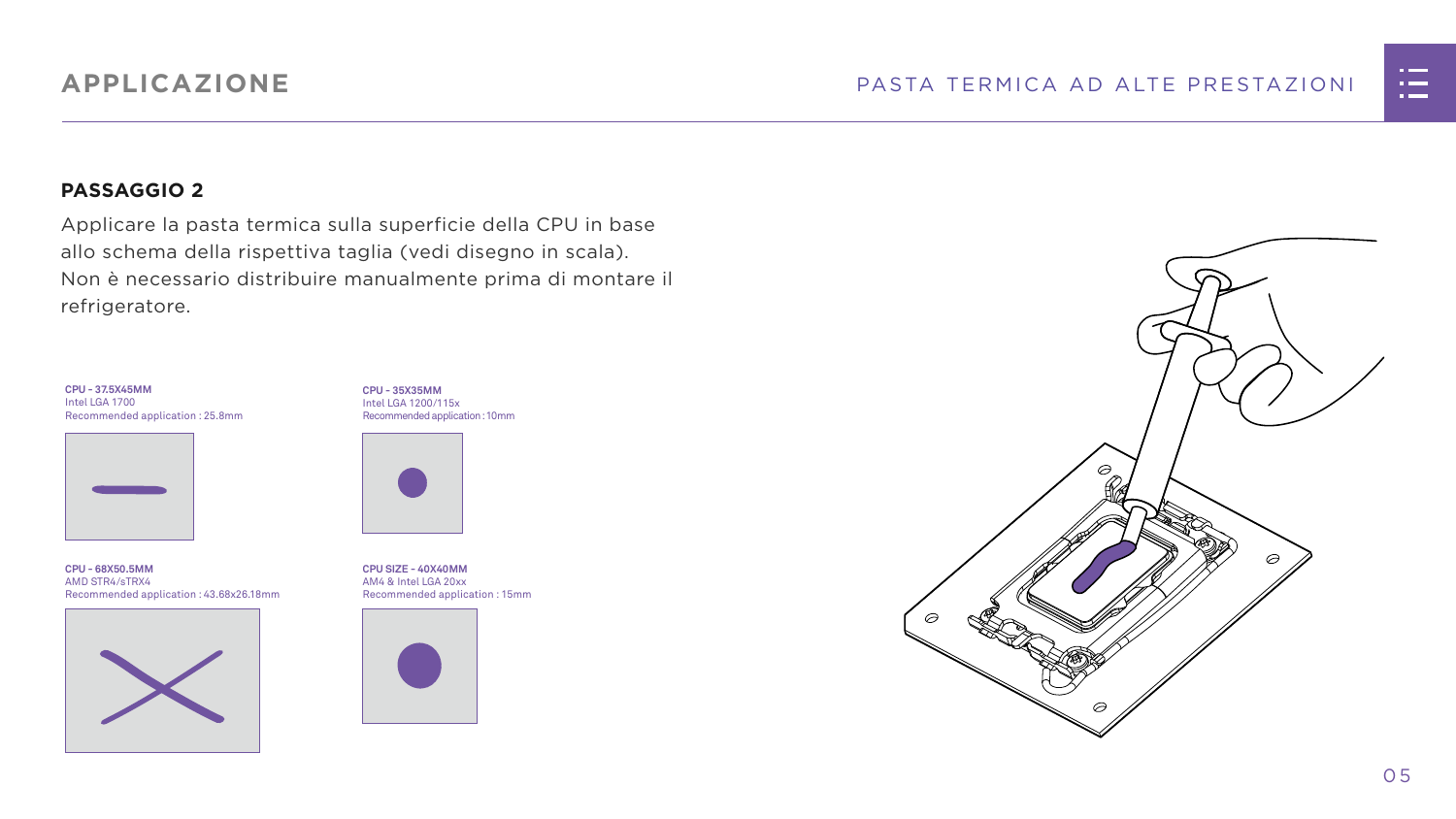#### PASTA TERMICA AD ALTE PRESTAZIONI

![](_page_6_Figure_4.jpeg)

#### **PASSAGGIO 3**

Montare il refrigeratore seguendo le istruzioni del produttore.

## **APPLICAZIONE**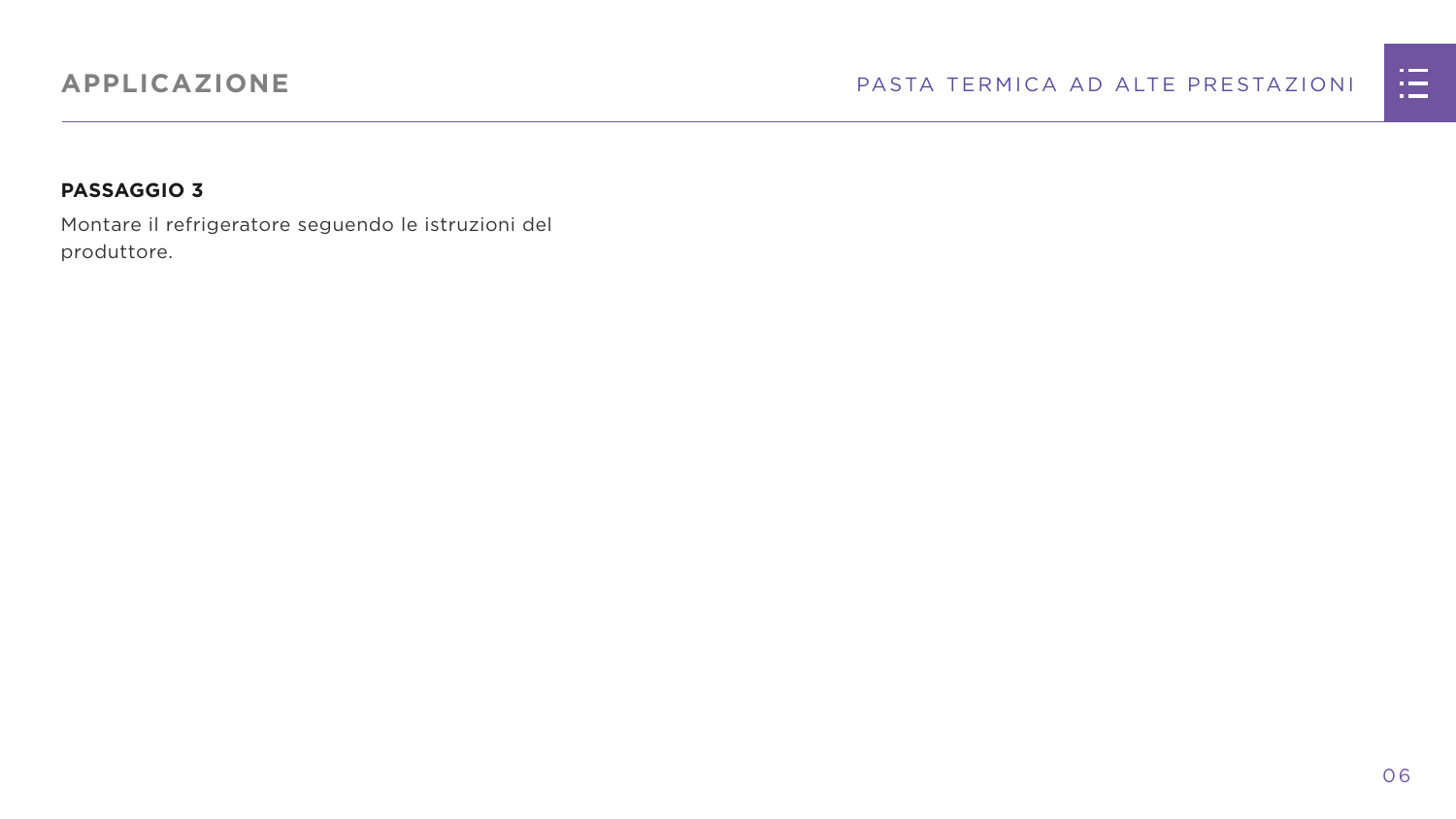![](_page_7_Picture_7.jpeg)

[4.2 NZXT Global Warranty Policy................................](#page-9-0) A-3

[4.3 Support and Service.......................................................A-9](#page-15-0)

<span id="page-7-0"></span>![](_page_7_Figure_5.jpeg)

|  | <u>n in de la</u>                                                                                                     |  |
|--|-----------------------------------------------------------------------------------------------------------------------|--|
|  | <u>ra masa</u>                                                                                                        |  |
|  | <u>a shekara ta 1989, a shekara ta 1989, a shekara ta 1989, a shekara ta 1989, a shekara ta 1989, a shekara ta 19</u> |  |
|  |                                                                                                                       |  |
|  |                                                                                                                       |  |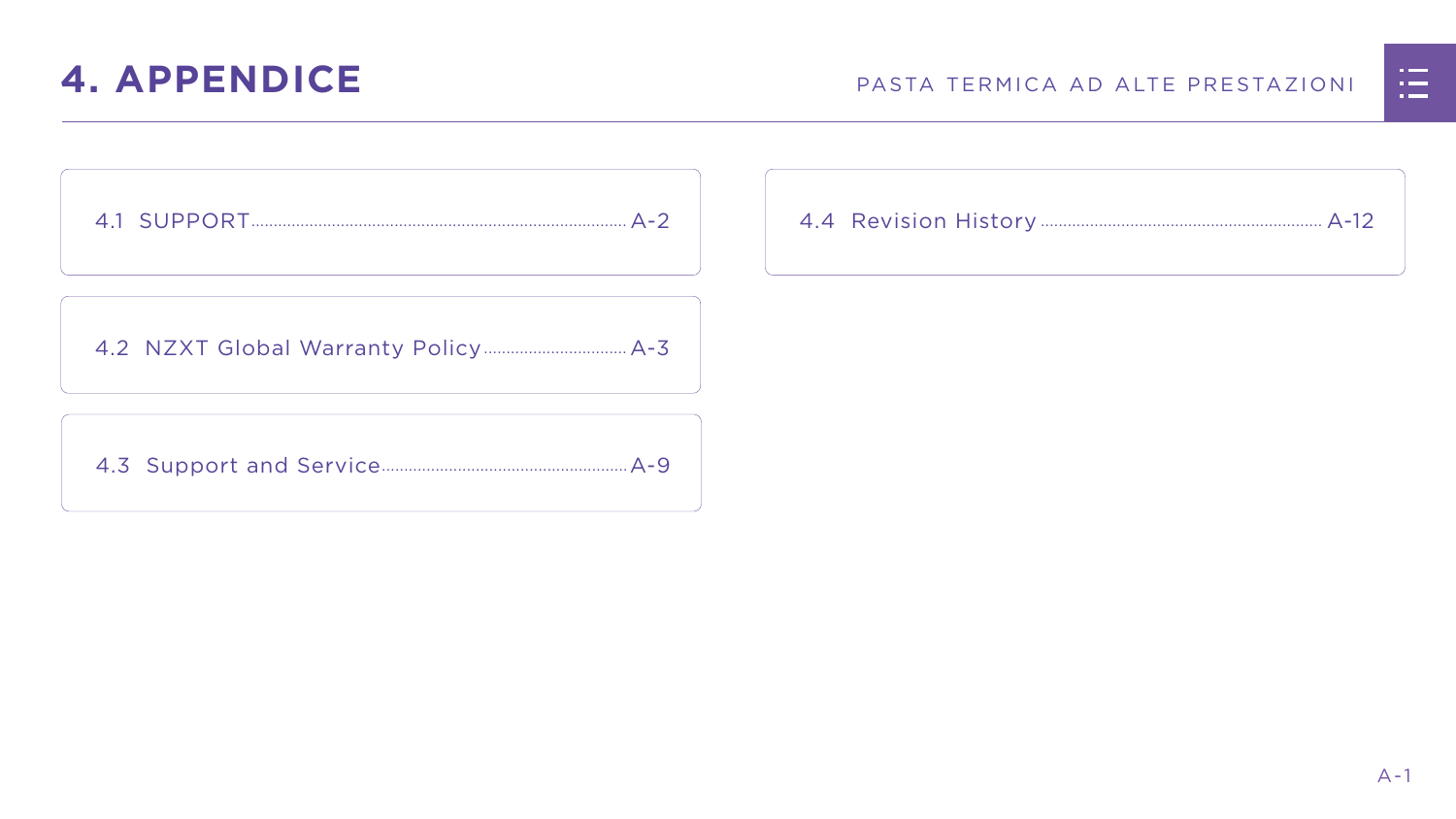![](_page_8_Picture_4.jpeg)

## <span id="page-8-0"></span>**4.1 SUPPORT** PASTA TERMICA AD ALTE PRESTAZIONI

![](_page_8_Figure_3.jpeg)

If you have an issue and you need further help to resolve, please contact us via email at: support@nzxt.com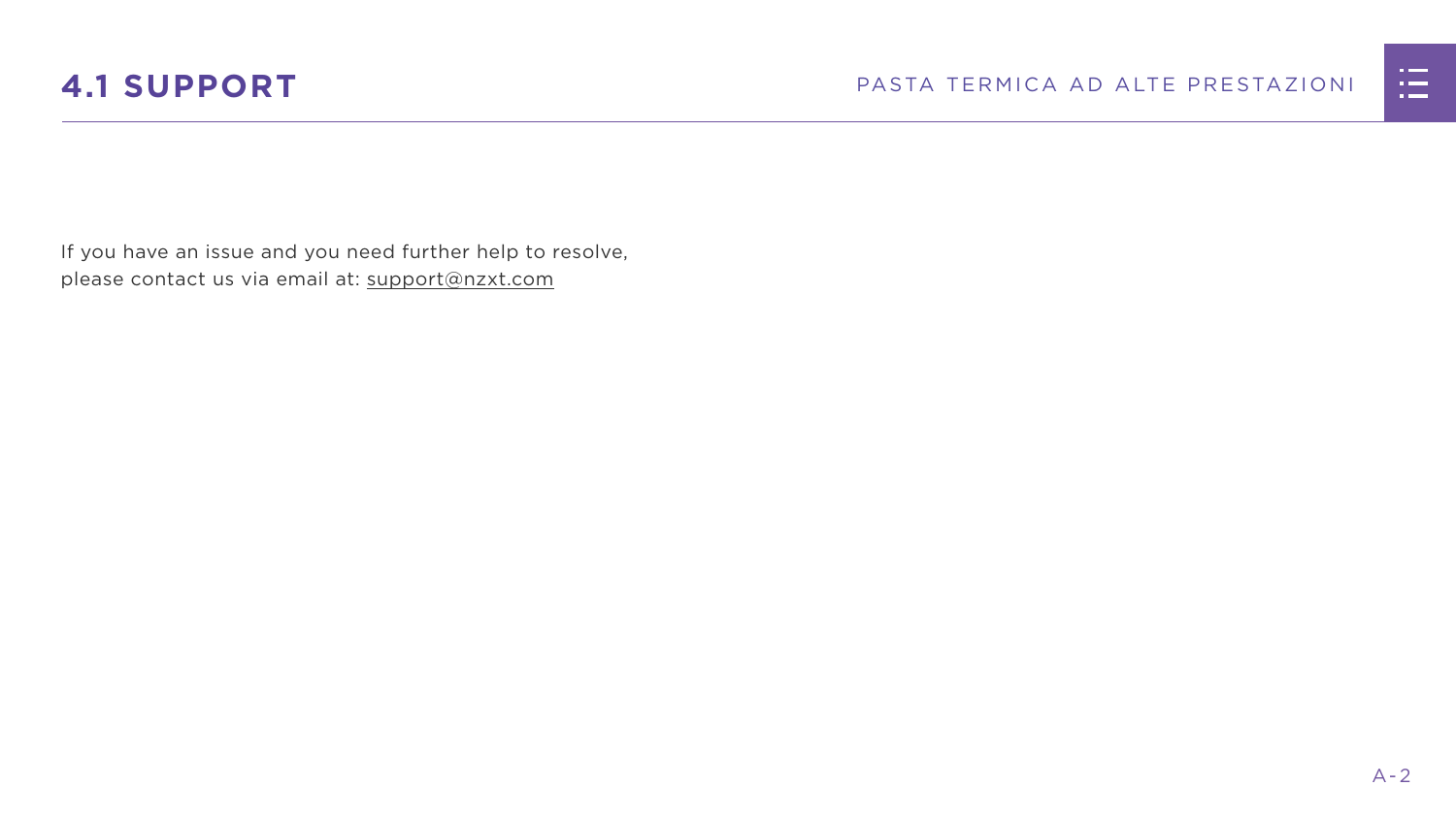![](_page_9_Picture_15.jpeg)

![](_page_9_Picture_16.jpeg)

<span id="page-9-0"></span>This NZXT Global Warranty Policy governs the sale of products by NZXT to you.

#### **I. WARRANTY LENGTH**

Any replacement product will be covered under warranty for the remainder of the warranty period or thirty days, whichever is longer. Proof of purchase is required for warranty service.

#### **II. WHO IS PROTECTED**

The Warranty covers only NZXT products purchased by the original consumer.

| <b>NEW NZXT PRODUCT</b>                     | <b>WARRANTY LENGTH FOR PARTS</b>                                       |  |  |
|---------------------------------------------|------------------------------------------------------------------------|--|--|
| <b>Computer Cases</b>                       | 2 Years                                                                |  |  |
| <b>Temperature Meters</b>                   | 2 Years                                                                |  |  |
| Fans                                        | 2 Years                                                                |  |  |
| Lighting                                    | 2 Years                                                                |  |  |
| Accessories                                 | 2 Years                                                                |  |  |
| <b>Kraken M Coolers</b>                     | 3 Years                                                                |  |  |
| NZXT Keyboard/Mouse                         | 2 Years                                                                |  |  |
| Headset/Headphone Storage                   | 2 Years                                                                |  |  |
| <b>USB Microphone</b>                       | 2 Years                                                                |  |  |
| Motherboards                                | 3 Years                                                                |  |  |
| <b>Gold Power Supply</b>                    | 10 Years                                                               |  |  |
| Kraken X/X RGB/Z Coolers                    | 6 Years                                                                |  |  |
| Mini ITX Case with PSU, AIO, and Riser Card | 3-year warranty on case, riser card, and AIO. 10-year warranty on PSU. |  |  |

#### **REFURBISHED NZXT PRODUCT WARRANTY LENGTH FOR PARTS**

![](_page_9_Figure_13.jpeg)

![](_page_9_Figure_14.jpeg)

All NZXT Certified Refurbished Products 1 Years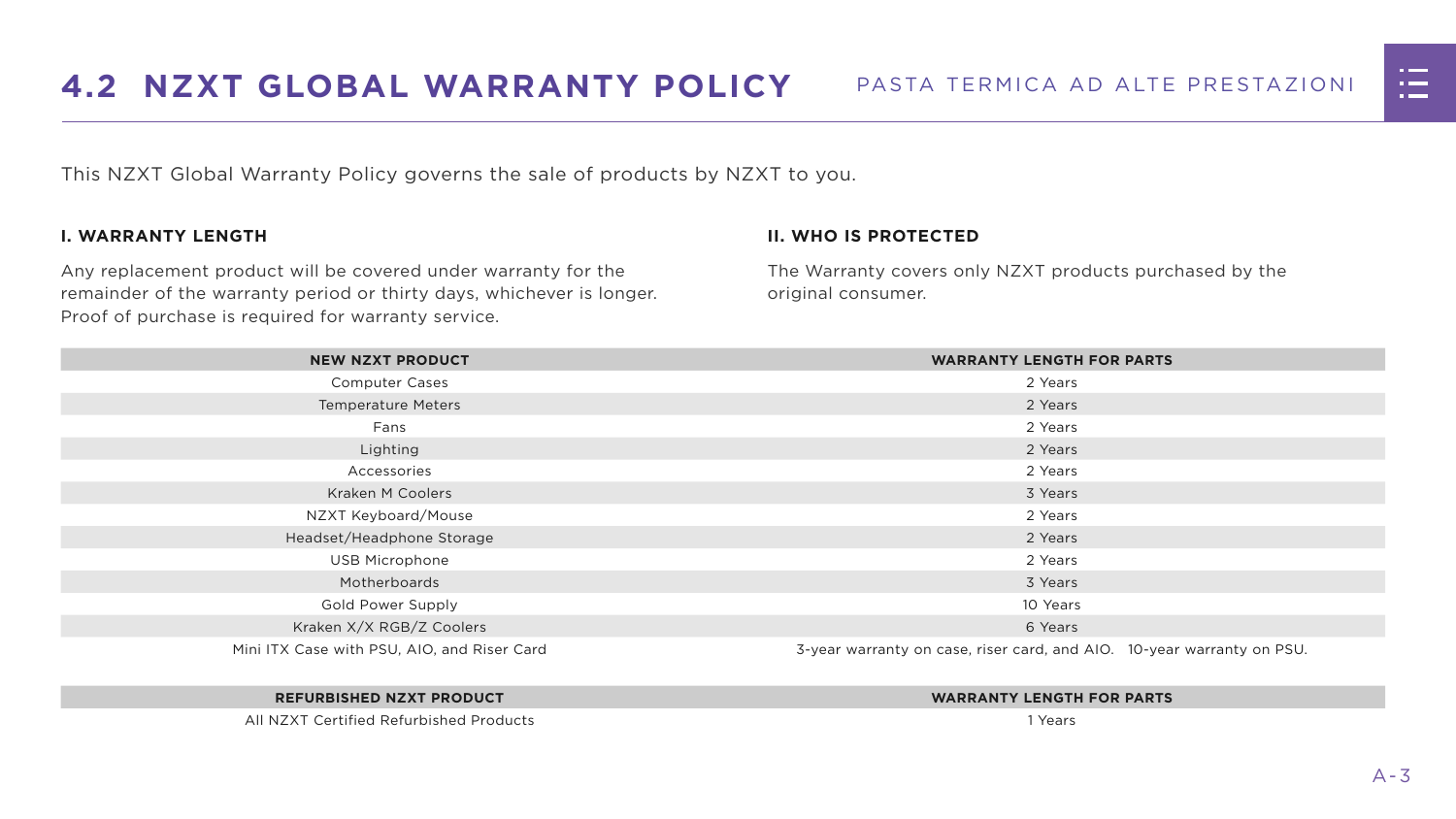#### **III. WHAT IS AND IS NOT COVERED**

Please note that our warranty is not an unconditional guarantee. If the product, in NZXT's reasonable opinion, malfunctions within the warranty period, NZXT will provide you at its sole discretion with a repaired or replacement product, either new or refurbished, with a similar function that is equal or greater in value depending on supply.

Our warranty does not cover the following:

- any product or serial number/warranty sticker modification applied without permission from NZXT;
- any damage that is not a manufacturing defect;
- damage, deterioration or malfunction resulting from: accident, abuse, misuse, neglect, fire, water, lightning, or other acts of nature, unauthorized product modification or failure to follow instructions included with the product;
- improper installation, unauthorized alterations or modifications, or repair or attempted repair by anyone not authorized by NZXT;
- shipping or transport damage (claims must be made with the carrier);
- normal wear and tear.

NZXT does not warrant that this product will meet your requirements. It is your responsibility to determine the suitability of this product for your purpose. For NZXT Store orders, we cover two way return shipping for all exchanges and returns. For all other authorized dealers, NZXT Support does not cover return shipping and only covers one way shipping from NZXT back to the end user for exchanges. Two way expedited shipping is provided for all PSUs covered under the Less Than Three program, indiscriminate of purchase location, provided the location is an approved NZXT reseller.

#### **IV. EXCLUSION OF DAMAGES (DISCLAIMER)**

NZXT's sole obligation and liability under this warranty is limited to the repair or replacement of a defective product with either a new or refurbished product with a similar function that is equal or greater in value at our option. NZXT shall not, in any event, be liable for any incidental or consequential damage, including but not limited to damages resulting from interruption of service and loss of data, business, or for liability in tort relating to this product or resulting from its use or possession.

![](_page_10_Figure_14.jpeg)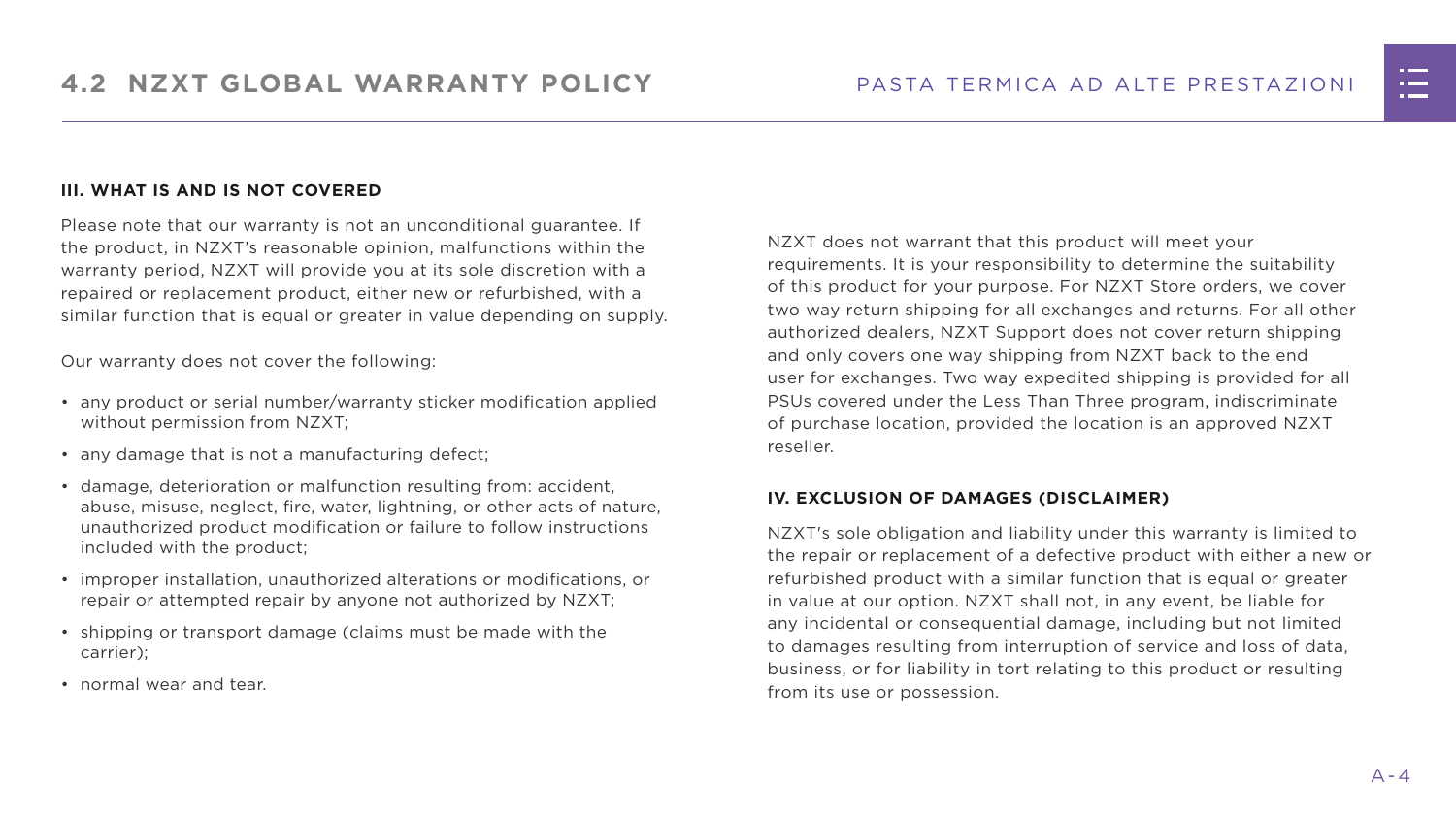#### **V. LIMITATIONS OF IMPLIED WARRANTIEST**

Here are no other warranties, expressed or implied, including but not limited to those of merchantability or fitness for a particular purpose. The duration of implied warranties is limited to the warranty length specified in Paragraph I.

#### **VI. TO OBTAIN TECHNICAL SUPPORT**

If you have already referenced your product owner's manual and still need help, you may contact us by phone at +1 (800) 228-9395, by email at [service@nzxt.com](mailto:service%40nzxt.com?subject=), or visit the NZXT Support site at [nzxt.com/customer-support.](http://nzxt.com/customer-support)

#### **VII. HOW TO OBTAIN A WARRANTY SERVICE FROM NZXT**

To receive a warranty service for your product when purchased

directly from NZXT, you must submit a request via the NZXT Support site outlining the problem. If a technician deems the product defective or requiring testing, you will be required to provide a copy of your proof of purchase, which will enable you to submit a Return Merchandise Authorization "RMA" request.

Once approved, you`ll receive an RMA number, upon which you will be asked to ship the defective item back to NZXT with the RMA number clearly marked or labelled on the package. NZXT recommends that appropriate measures are taken to safeguard the product from damage during shipping.

![](_page_11_Figure_10.jpeg)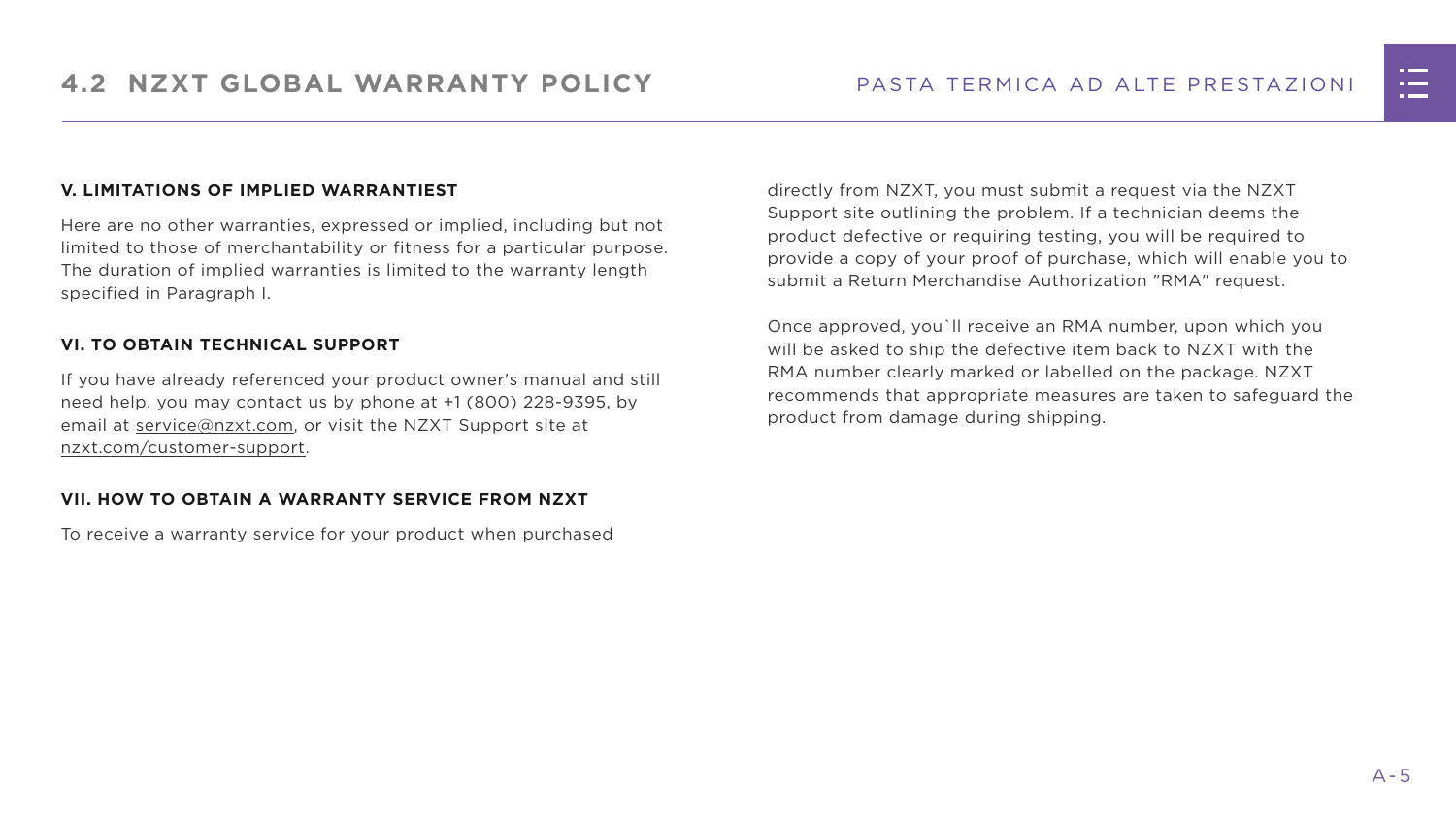#### **VIII. APPLICABLE LAW AND ADDITIONAL LEGAL RIGHTS FOR CONSUMERS**

This warranty gives you specific legal rights. These conditions are governed and construed in accordance with the laws of California (with exception of its conflict of law provisions), and the application of the United Nations Convention of Contracts for the International Sale of Goods is expressly excluded. The non-exclusive jurisdiction of the courts of California is agreed, which means that you may bring a claim to enforce your consumer protection rights in connection with this Global Warranty in the country which you have your habitual residence where you may have additional rights. These rights may vary.

For original consumers who are covered by consumer protection laws or regulations in their country, state, or province of purchase or, if different, their country, state, or province of residence, the benefits conferred by this warranty are in addition to all rights and remedies conveyed by such consumer protection laws and regulations. To the extent that liability under such consumer laws can be limited, NZXT's liability is limited, and its sole option, to repair or replacement, either new or refurbished, with a similar function that is equal or greater in value depending on supply.

#### **In the United Kingdom:**

- For NZXT products sold to customers in the UK, during the expected lifespan of your product your legal rights entitle you to the following:
	- > Up to 30 days: if your goods are faulty, then you can get an immediate refund.
	- > Up to six months: if your goods can't be repaired or replaced, then you're entitled to a full refund, in most cases.
	- > Up to six years: if your goods do not last a reasonable length of time you may be entitled to some money back.
- If the person seeking to rely on the guarantee is not the original consumer, the NZXT Warranty will cover the product in relation to that person provided that they are able to provide proof of the transfer of the benefit of the guarantee from the original consumer.
- The implied warranties under the Consumer Rights Act 2015 says that your goods must be as described, fit for all purposes for which such goods are usually supplied, and of satisfactory quality.

#### **In the EU:**

• If you are a consumer and have your habitual residence in the EU, you additionally enjoy the protection afforded to you by provisions that cannot be derogated from by agreement by virtue of the law where you have your habitual residence.

![](_page_12_Figure_14.jpeg)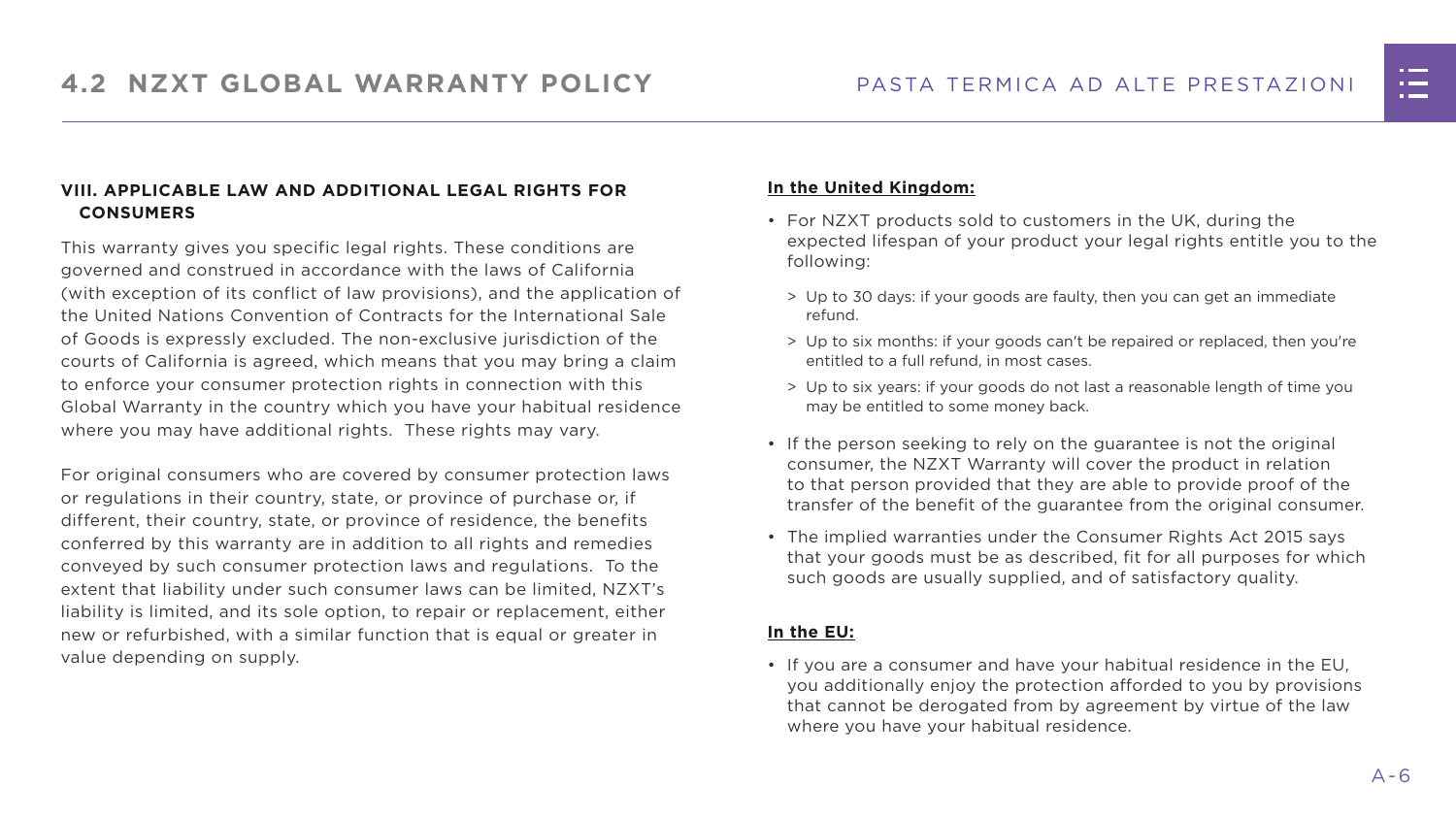#### **IX. WARRANTY SERVICE FROM RESELLERS**

In the event that a warranty service is sought, you must provide proof of purchase (store receipt or invoice) in order to receive the service and if deemed necessary, repair or replacement product.

#### **In North America:**

Within the first 60 days after purchase, please return your product (or for power supplies installed within our enclosures, just the failed power supply) to your dealer or reseller for a replacement. If the product is still within warranty and you can no longer return it to your dealer, please contact NZXT Customer Support (see above) for assistance and instructions. NZXT will not accept returns without prior approval and an RMA number.

#### **In Europe:**

Within the first year after purchase, please return your product (or for power supplies installed within our enclosures, just the failed power supply) to your dealer or reseller for a replacement. If the product is still within warranty and you can no longer return it to your dealer, please contact NZXT Customer Support (see above) for assistance and instructions. NZXT will not accept returns without prior approval.

#### **In Australasia:**

Within the first two years after purchase, please return your product (or for power supplies installed within our enclosures, just the failed power supply) to your dealer or reseller for a replacement. If the product is still within warranty and you can no longer return it to your dealer, please contact NZXT Customer Support (see above) for assistance and instructions. NZXT will not accept returns without prior approval.

The cost of shipping will be borne at the first instance by you; however, if the purchased item is defective, NZXT will reimburse reasonable postage or transportation of costs.

#### **Outside North America, Europe, and Australasia:**

If your product needs to be returned within the warranty period, please contact the retailer or distributor from whom you purchased the product.

![](_page_13_Figure_13.jpeg)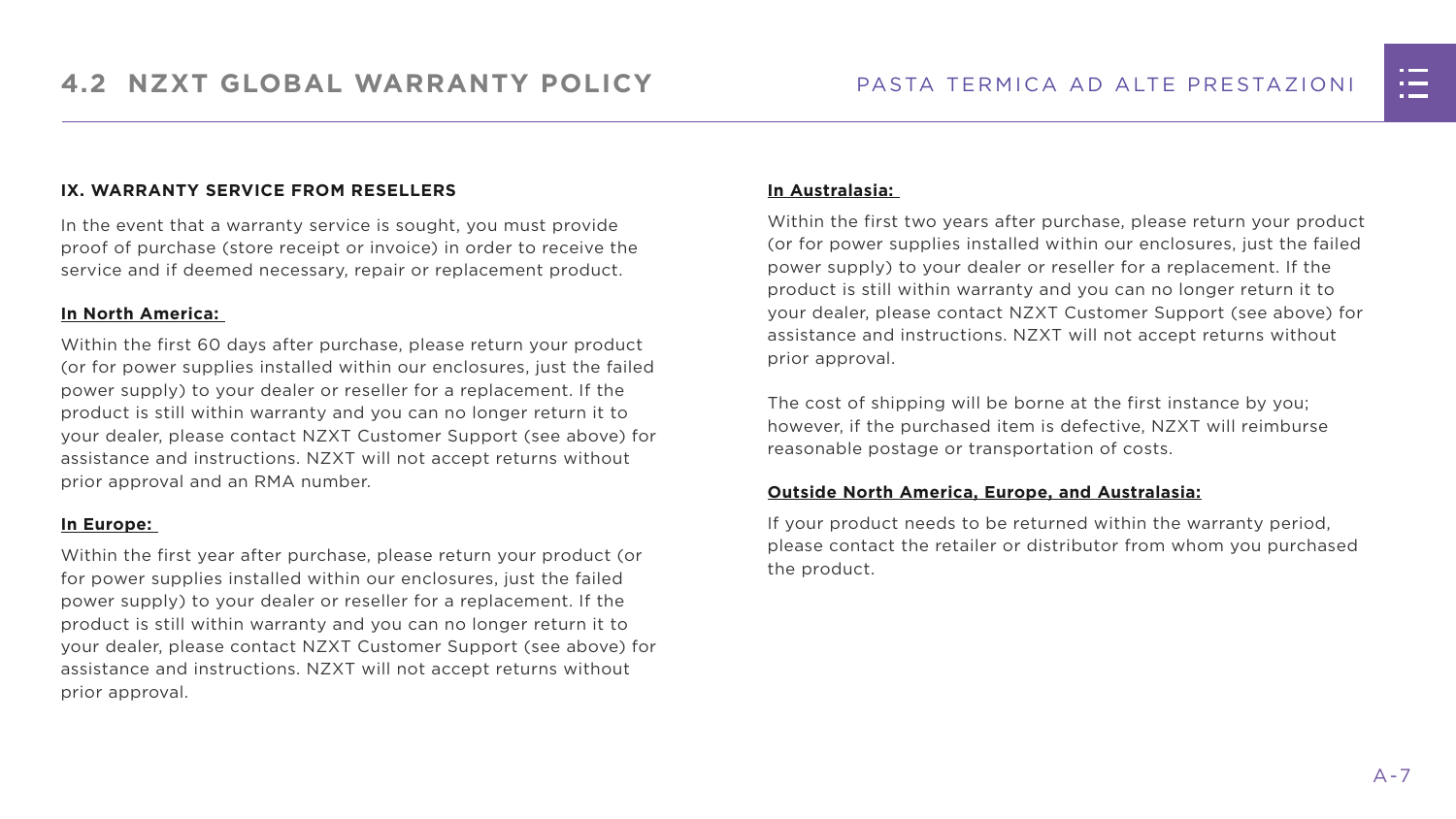#### PASTA TERMICA AD ALTE PRESTAZIONI

#### **X. NZXT.COM STORE RETURNS/EXCHANGE POLICY**

Eligible products under this NZXT Warranty qualify for a full refund or exchange only with an authorized RMA number and if the item is returned to the NZXT.com store inventory within 30 days of purchase. Returns are not allowed beyond 30 days of the purchase date. The NZXT.com Store reserves the right to deny any return or exchange. Refunds will be credited to the original method of payment. To initiate a return, simply submit a request via NZXT support site.

- > Visit [nzxt.com/warranty](http://nzxt.com/warranty) and [support.nzxt.com](http://support.nzxt.com) for information on warranty coverage and service.
- > Visite el sitio Web [nzxt.com/warranty](http://nzxt.com/warranty) y [support.nzxt.com](http://support.nzxt.com) para obtener información sobre la cobertura y el servicio de la garantía.
- > Visitez [nzxt.com/warranty](http://nzxt.com/warranty) et [support.nzxt.com](http://support.nzxt.com) pour les informations de la couverture de la garantie et du service.
- > Informationen zu Geltungsbereich und Service der Garantie finden Sie unter [support.nzxt.com](http://support.nzxt.com) und [nzxt.com/warranty.](http://nzxt.com/warranty)
- > Visitare il sito [nzxt.com/warranty](http://nzxt.com/warranty) e [support.nzxt.com](http://support.nzxt.com) per informazioni sulla copertura e sul servizio della garanzia.
- > Visite [nzxt.com/warranty](http://nzxt.com/warranty) e [support.nzxt.com](http://support.nzxt.com) para obter informações sobre a cobertura da garantia e assistência.
- > Подробную информацию об условиях гарантийного обслуживания см. на веб-сайте [nzxt.com/warranty](http://nzxt.com/warranty) и [support.nzxt.com](http://support.nzxt.com).
- > 제품 보증 범위와 서비스 정보를 확인하시려면 [nzxt.com/warranty](http://nzxt.com/warranty) 또는 [support.](http://support.nzxt.com) [nzxt.com](http://support.nzxt.com) 을 방문해 주시기 바랍니다.
- > 保証範囲およびサービスに関する情報については、[support.nzxt.com](http://support.nzxt.com) と [nzxt.com/](http://nzxt.com/warranty) [warranty](http://nzxt.com/warranty) にアクセスしてください。
- > 请造访 nzxt.com/warranty 和 [support.nzxt.com](http://support.nzxt.com) 了解保修范围和服务的信息。
- > 請訪問 [nzxt.com/warranty](http://nzxt.com/warranty) 和 [support.nzxt.com](http://support.nzxt.com) 了解產品保固範圍和更多服務訊 息。

![](_page_14_Figure_16.jpeg)

**NZXT, Inc./** 15736 E. Valley Blvd, City of Industry, CA 91744, USA **NZXT Europe GmbH/** Industriering Ost 66 | 47906 Kempen | Germany +1 (800) 228-9395 / service@nzxt.com / [support@nzxt.com](mailto:support%40nzxt.com?subject=) / NZX[T.com](http://nzxt.com)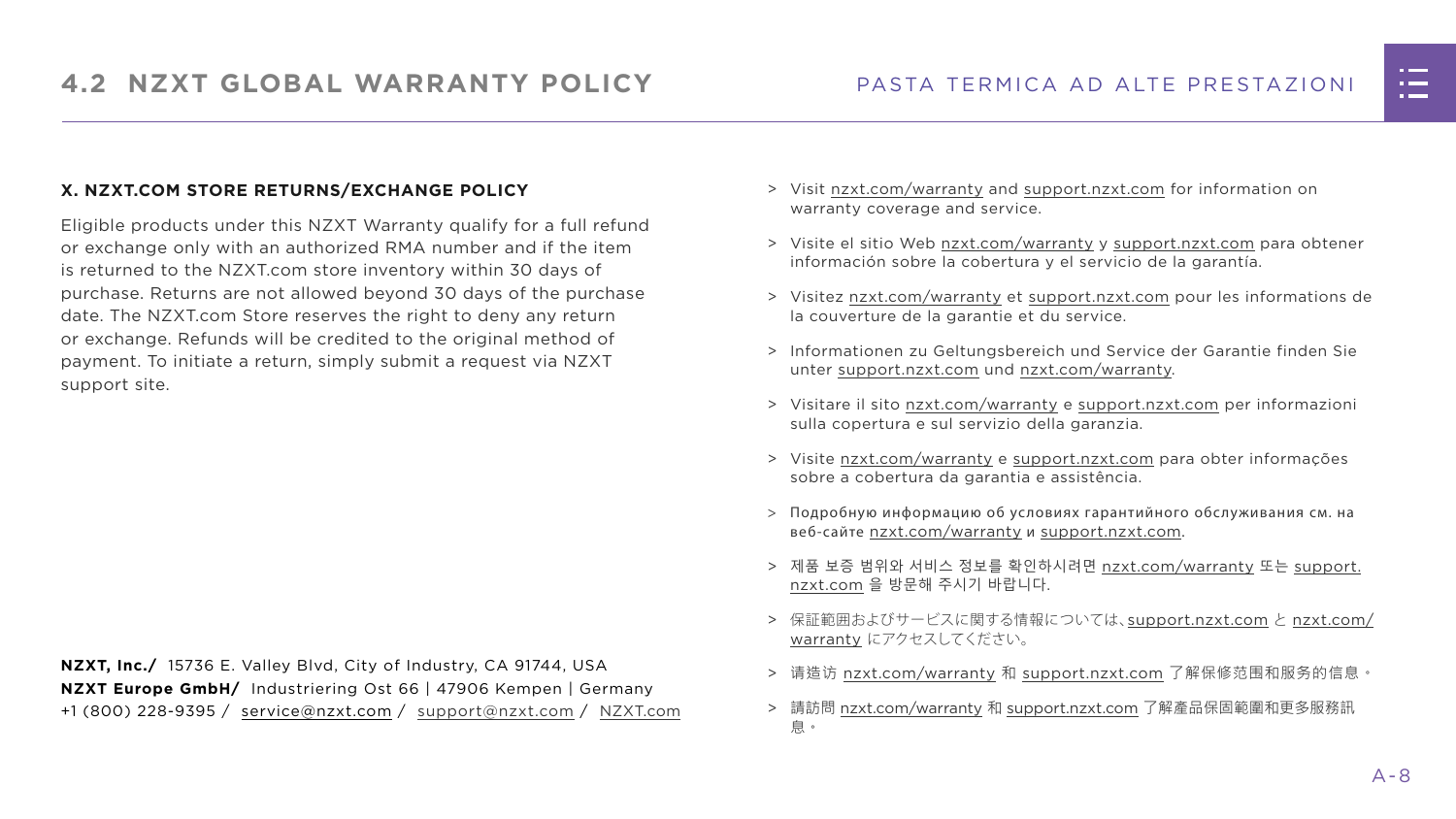![](_page_15_Picture_14.jpeg)

## <span id="page-15-0"></span>**4.3 SUPPORT AND SERVICE** PASTA TERMICA AD ALTE PRESTAZIONI

#### **SUPPORT AND SERVICE**

If you have any questions or problems with the NZXT product you purchased, please don't hesitate to contact us using our support system. [nzxt.com/customer-support](http://nzxt.com/customer-support)

Please include a detailed explanation of your problem and your proof of purchase. For comments and suggestions, you can e-mail our design team, [designer@nzxt.com.](mailto:designer%40nzxt.com?subject=) Lastly we would like to thank you for your support by purchasing this product.

For more information about NZXT, please visit us online. NZXT Website: NZX[T.com](http://nzxt.com)

#### **SOPORTE Y SERVICIO**

Si tiene preguntas o problemas con el producto NZXT que usted compró, no dude en ponerse en contacto con [service@nzxt.com](mailto:service%40nzxt.com?subject=) y suministrar una explicación detallada de su problema así como su prueba de compra. Puede hacer consultas sobre piezas de repuesto en [nzxt.com/customer-support.](http://nzxt.com/customer-support) Para comentarios y sugerencias, escriba un mensaje de correo electrónico a nuestro equipo de diseño: [designer@nzxt.com.](mailto:designer%40nzxt.com?subject=) Gracias por comprar un producto NZXT. Para más información acerca de NZXT, visítenos en línea. Página web de NZXT: NZX[T.com](http://nzxt.com)

#### **SUPPORT ET SERVICE**

Si vous avez des questions ou des problèmes avec le produit NZXT que vous avez acheté, n'hésitez pas à contacter service@ nzxt.com avec une description détaillée de votre problème et votre preuve d'achat. Vous pouvez aussi commander des pièces de remplacement auprès [nzxt.com/customer-support.](http://nzxt.com/customer-support) Pour les commentaires et les suggestions, envoyez un email à notre équipe de design, [designer@nzxt.com.](mailto:designer%40nzxt.com?subject=) Merci d'avoir acheté ce produit de NZXT. Pour plus d'informations sur NZXT, visitez notre site Web. Site Web de NZXT : NZX[T.com](http://nzxt.com)

### **KUNDENDIENST UND SERVICE**

Falls Fragen oder Probleme bezüglich Ihres NZXT-Produktes auftreten, wenden Sie sich bitte mit einer detaillierten Problembeschreibung und Ihrem Kaufbeleg an [service@nzxt.](mailto:service%40nzxt.com?subject=) [com](mailto:service%40nzxt.com?subject=).

Ersatzteile können Sie unter [nzxt.com/customer-support](http://nzxt.com/customer-support) anfragen. Kommentare und Anregungen senden Sie bitte per [designer@nzxt.com](mailto:designer%40nzxt.com?subject=) an unser Designteam. Vielen Dank, dass Sie ein NZXT-Produkt erworben haben. Weitere Informationen über NZXT erhalten Sie im Internet. NZXT-Webseite: NZX[T.com](http://nzxt.com)

![](_page_15_Figure_13.jpeg)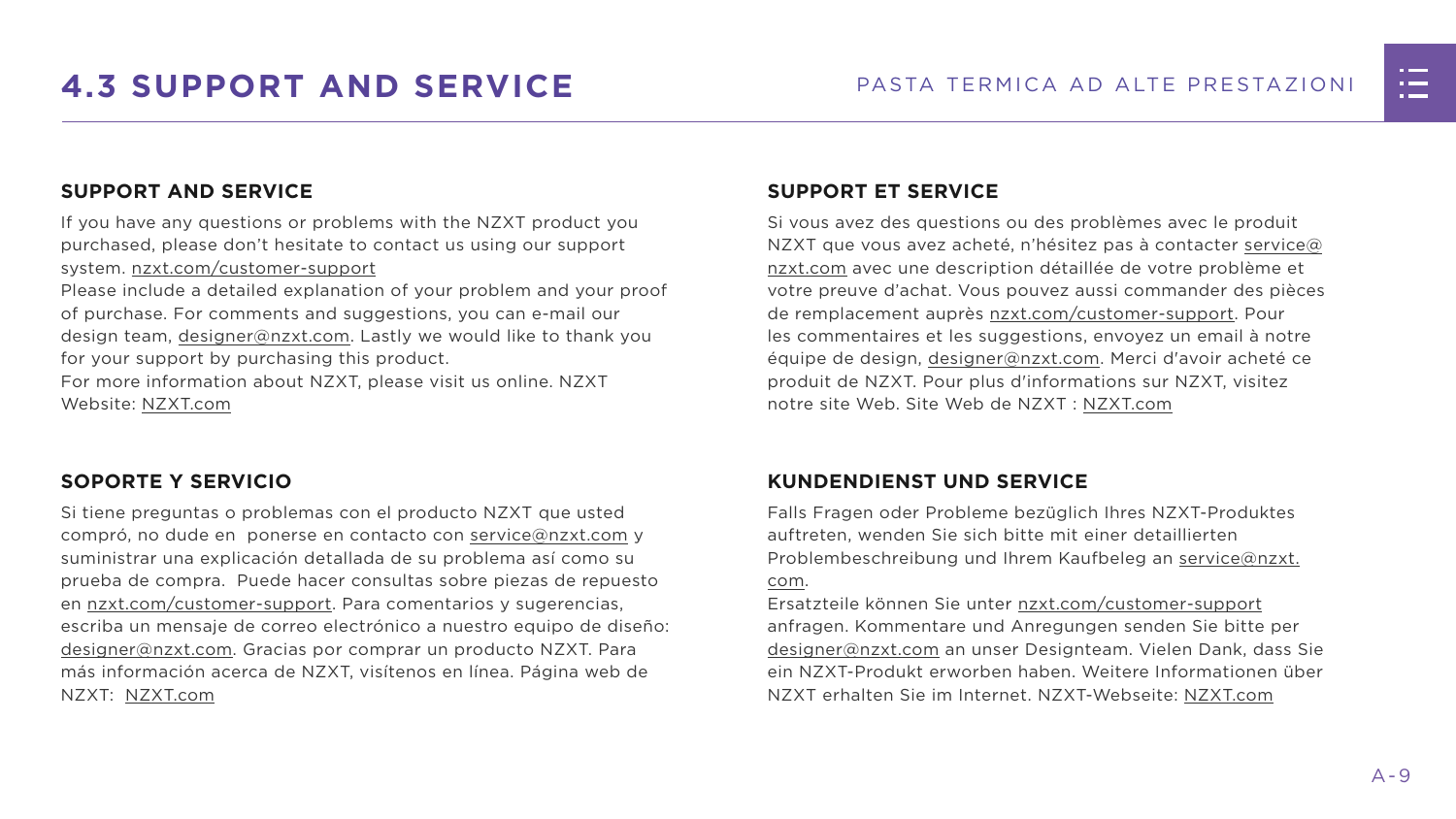#### **ASSISTENZA E SERVIZIO**

In caso di dubbi o problemi con il prodotto NZXT acquistato, non esitate a contattarci utilizzando il nostro sistema di assistenza. [nzxt.com/customer-support](http://nzxt.com/customer-support)

Includere una spiegazione dettagliata del problema e la prova di acquisto. Per commenti e suggerimenti, siete pregati di inviare un messaggio al nostro team di progettisti, all'indirizzo: [designer@nzxt.](mailto:designer%40nzxt.com?subject=) [com](mailto:designer%40nzxt.com?subject=). Infine, vogliamo ringraziarvi del vostro supporto con l'acquisto di questo prodotto. Per altre informazioni su NZXT, visitate il nostro sito. Sito NZXT: NZX[T.com](http://nzxt.com)

В случае возникновения вопросов или неисправностей в приобретенных вами продуктах NZXT обращайтесь по адресу: [service@nzxt.com](mailto:service%40nzxt.com?subject=) с подробным описанием проблемы и подтверждением покупки. О наличии запчастей можно узнать, обратившись по адресу: [nzxt.com/customer-support](http://nzxt.com/customer-support). Замечания и предложения отправляйте в адрес нашей группы разработчиков: [designer@nzxt.com](mailto:designer%40nzxt.com?subject=). Благодарим вас

## **ASSISTÊNCIA E MANUTENÇÃO**

Caso tenha questões ou problemas com o produto NZXT adquirido, não hesite em contactar-nos através do endereço [service@nzxt.com](mailto:service%40nzxt.com?subject=) fornecendo a explicação detalhada do seu problema e a prova de compra. Poderá solicitar peças de substituição através do endereço [nzxt.com/customer-support.](http://nzxt.com/customer-support) Para comentários e sugestões, contacte a nossa equipa de design através do endereço de e-mail, [designer@](mailto:designer%40nzxt.com?subject=) [nzxt.com.](mailto:designer%40nzxt.com?subject=) Obrigado por ter adquirido um produto NZXT. Para mais informações acerca da NZXT, visite-nos online. Web site da NZXT: NZX[T.com](http://nzxt.com)

#### **СЛУЖБА ПОДДЕРЖКИ И ОБСЛУЖИВАНИЯ**

за покупку продукта NZXT. Более подробная информация о компании NZXT представлена на наших веб-сайтах. Веб-сайт NZXT: NZX[T.com](http://nzxt.com)

![](_page_16_Figure_11.jpeg)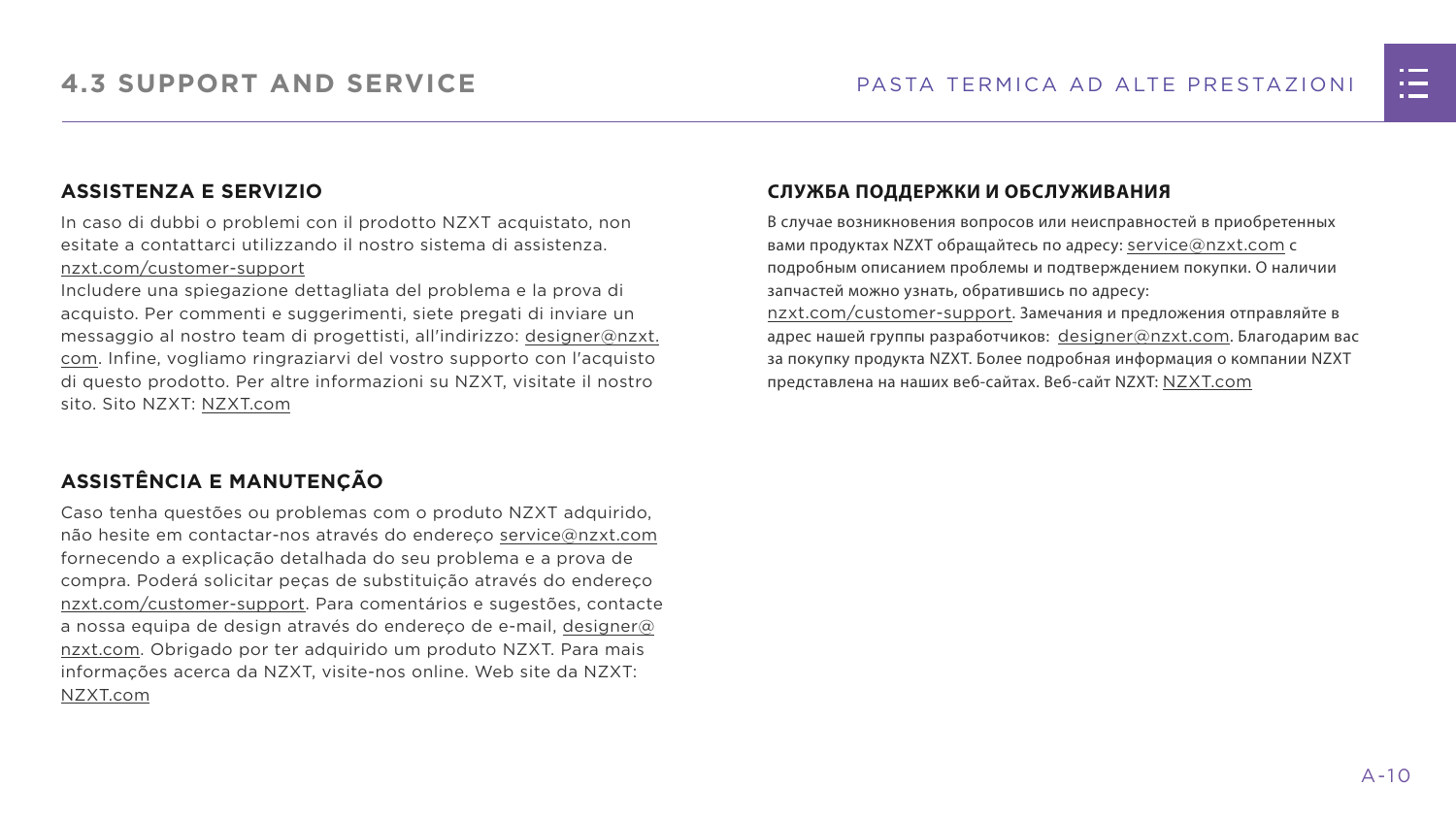![](_page_17_Picture_14.jpeg)

#### **지원 및 서비스**

구입한 NZXT 제품과 관련하여 질문 또는 문제가 있을 경우, 당사의 지원 시스템 ([nzxt.com/customer-support\)](http://nzxt.com/customer-support)을 사용하여 문의하십시오. 문제를 자세히 기술하고 구매 증빙을 제출하십시오. 의견 또는 제안 사항이 잇을 경우 당사 설계 팀에 [designer@nzxt.com](mailto:designer%40nzxt.com?subject=)으로 이메일을 보내십시오. 마지막으로 이 제품을 구입하여 당사를 응원해 주셔서 감사합니다. NZXT에 대해 자세히 알려면 온라인으로 방문하십시오. NZXT 웹사이트: NZX[T.com](http://nzxt.com)

#### **サポートおよびサービス**

購入されましたNZXTの製品に関するご質問または問題は、問題の詳細および購入の証 明を添えて、ご遠慮なく[service@nzxt.com](mailto:service%40nzxt.com?subject=)までご連絡ください。交換部品は [nzxt.com/customer-support](http://nzxt.com/customer-support)までお尋ねください。ご意見およびご提案は弊社設計 チーム、[designer@nzxt.com](mailto:designer%40nzxt.com?subject=) までメールを送信してください。NZXT製品をご購入い ただきましてありがとうございます。 NZXTに関する詳細は、インターネット上のウェブサ イトをご覧ください。NZXT ウェブサイト: NZX[T.com](http://nzxt.com)

#### **支持和服务**

如果有任何疑问或者在使用 NZXT 产品的过程中遇到任何问题,欢迎联络 [service@nzxt.com,](mailto:service%40nzxt.com?subject=)联络时请提供关于问题的详细说明及购买凭证。您可以向 [nzxt.com/customer-support](http://nzxt.com/customer-support) 查询更换部件。如有任何意见或建议,欢迎致信 我们的设计团队,电子邮件地址是 designer@nzxt.com。感谢您购买 NZXT 产品。有关 NZXT 的更多信息,请造访我们的在线网站。NZXT 网站:NZX[T.](http://nzxt.com) [com](http://nzxt.com)

#### **支援和服務**

如果在使用NZXT 產品的過程中有遇到任何問題或疑問,歡迎聯繫 [service@](mailto:service%40nzxt.com?subject=) [nzxt.com](mailto:service%40nzxt.com?subject=), 並請提供問題的詳細敘述及購買證明。您可以透過 [nzxt.com/](http://nzxt.com/customer-support) [customer-support](http://nzxt.com/customer-support) 查詢更換部件。如有任何意見或建議,歡迎來信與設計團隊 聯繫 designer@nzxt.com。最後,感謝您購買 NZXT 產品。有關 NZXT 的更 多信息,請訪問我們的網站。NZXT 網站: NZXT.com

![](_page_17_Figure_10.jpeg)

![](_page_17_Picture_11.jpeg)

![](_page_17_Picture_12.jpeg)

![](_page_17_Picture_13.jpeg)